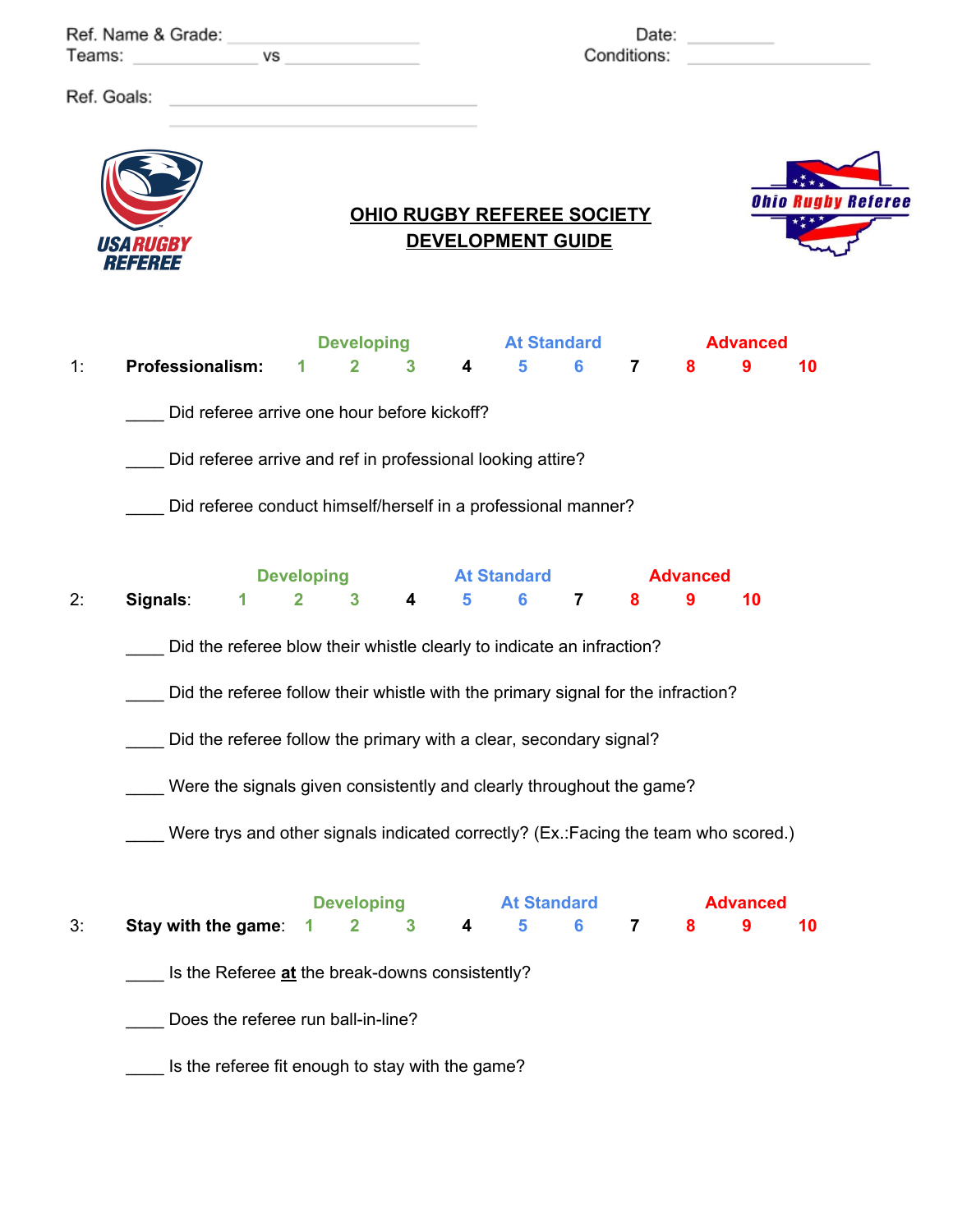|    |                                                                                                  |   | <b>Developing</b> |              |   | <b>At Standard</b> |   |                |   | <b>Advanced</b> |    |  |  |
|----|--------------------------------------------------------------------------------------------------|---|-------------------|--------------|---|--------------------|---|----------------|---|-----------------|----|--|--|
| 4. | <b>Basic Breakdown:</b>                                                                          | 1 | $\mathbf{2}$      | $\mathbf{3}$ | 4 | 5                  | 6 | $\overline{7}$ | 8 | 9               | 10 |  |  |
|    | Did the referee work "in to out" at the breakdown (start tight and work out)?                    |   |                   |              |   |                    |   |                |   |                 |    |  |  |
|    | Did the referee get to a position to manage both offside line as well as the ruck?               |   |                   |              |   |                    |   |                |   |                 |    |  |  |
|    | Did the referee give clear vocal commands to players (hands off, use gate, stay back)?           |   |                   |              |   |                    |   |                |   |                 |    |  |  |
|    | Did the referee properly penalize defensive players for infringements?                           |   |                   |              |   |                    |   |                |   |                 |    |  |  |
|    | Did the referee facilitate fast ball? (Not allowing a pile up of bodies, squeeze ball etc)       |   |                   |              |   |                    |   |                |   |                 |    |  |  |
|    | Did the referee mange the defense 'on-side' at the break down & penalize appropriately?          |   |                   |              |   |                    |   |                |   |                 |    |  |  |
|    |                                                                                                  |   | <b>Developing</b> |              |   | <b>At Standard</b> |   |                |   | <b>Advanced</b> |    |  |  |
| 5. | Positioning:                                                                                     | 1 | $\mathbf{2}$      | 3            | 4 | 5                  | 6 | $\overline{7}$ | 8 | 9               | 10 |  |  |
|    | @ Lineouts - Varied; In a position to see not str8/5m; still maintaining field of view of backs. |   |                   |              |   |                    |   |                |   |                 |    |  |  |

**2. @ Scrums - Can see feed; maintains field of view of backs.** 

Q Rucks/Mauls - Can see 'D' & back of ruck at the same time. On appropriate side of breakdown.

**2. Example 20 Open Play - Ball in line running.** 

\_\_\_\_ @ Try Zone - Good positioning to award a try + facing the scoring team.

@ Conversions - In a good position to judge success of the kick.

|                                   | <b>At Standard</b><br><b>Developing</b> |  |  |  |  | <b>Advanced</b> |  |  |  |
|-----------------------------------|-----------------------------------------|--|--|--|--|-----------------|--|--|--|
| 6: Try Zone: 1 2 3 4 5 6 7 8 9 10 |                                         |  |  |  |  |                 |  |  |  |

\_\_\_\_ Did the referee signal the try clearly?

\_\_\_\_ Did the referee give a long, loud signal to indicate a try had been scored?

\_\_\_\_ Was the referee in a good position to ensure the proper grounding for the try?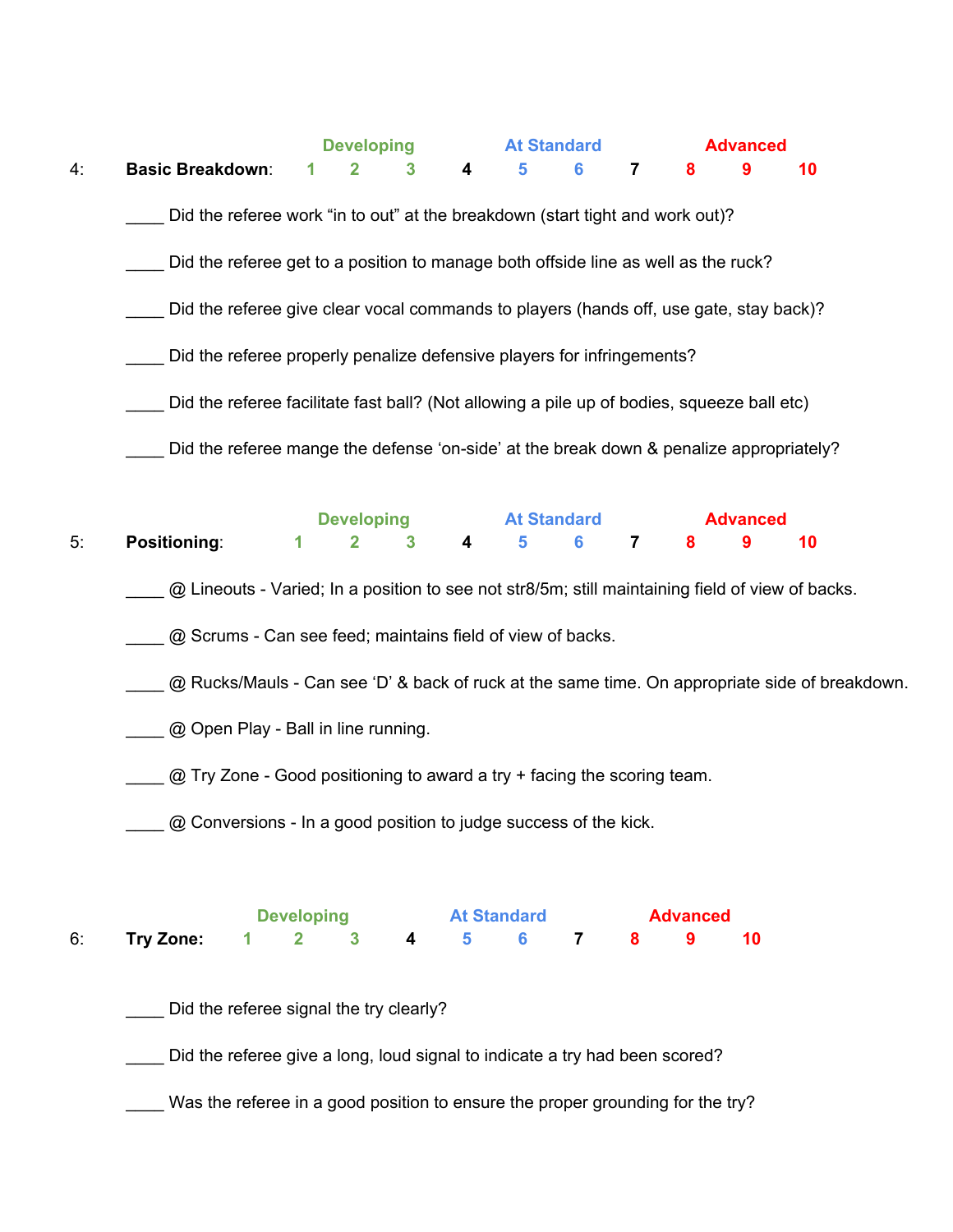| Scrum:                               | 1            | 2<br>Did the referee call the cadence audibly?<br>Did the referee pause appropriately between the cadence?<br>Did the referee ensure that all 4 props were properly bound? | 4 | 5                                                | 6                  | $\overline{\mathbf{7}}$                        | 8                                                                           | 9               | 10                                                                                                                                |                                                                                                                                                                                                                                      |                                                                                                                                                                                                                                                                                                                                                   |
|--------------------------------------|--------------|----------------------------------------------------------------------------------------------------------------------------------------------------------------------------|---|--------------------------------------------------|--------------------|------------------------------------------------|-----------------------------------------------------------------------------|-----------------|-----------------------------------------------------------------------------------------------------------------------------------|--------------------------------------------------------------------------------------------------------------------------------------------------------------------------------------------------------------------------------------|---------------------------------------------------------------------------------------------------------------------------------------------------------------------------------------------------------------------------------------------------------------------------------------------------------------------------------------------------|
|                                      |              |                                                                                                                                                                            |   |                                                  |                    |                                                |                                                                             |                 |                                                                                                                                   |                                                                                                                                                                                                                                      |                                                                                                                                                                                                                                                                                                                                                   |
|                                      |              |                                                                                                                                                                            |   |                                                  |                    |                                                |                                                                             |                 |                                                                                                                                   |                                                                                                                                                                                                                                      |                                                                                                                                                                                                                                                                                                                                                   |
|                                      |              |                                                                                                                                                                            |   |                                                  |                    |                                                |                                                                             |                 |                                                                                                                                   |                                                                                                                                                                                                                                      |                                                                                                                                                                                                                                                                                                                                                   |
|                                      |              |                                                                                                                                                                            |   |                                                  |                    |                                                |                                                                             |                 |                                                                                                                                   |                                                                                                                                                                                                                                      |                                                                                                                                                                                                                                                                                                                                                   |
|                                      |              | Did the referee ensure a gap between front-row shoulders before the next call?                                                                                             |   |                                                  |                    |                                                |                                                                             |                 |                                                                                                                                   |                                                                                                                                                                                                                                      |                                                                                                                                                                                                                                                                                                                                                   |
|                                      |              |                                                                                                                                                                            |   |                                                  |                    |                                                |                                                                             |                 |                                                                                                                                   |                                                                                                                                                                                                                                      |                                                                                                                                                                                                                                                                                                                                                   |
|                                      |              |                                                                                                                                                                            |   |                                                  |                    |                                                |                                                                             |                 |                                                                                                                                   |                                                                                                                                                                                                                                      |                                                                                                                                                                                                                                                                                                                                                   |
|                                      |              |                                                                                                                                                                            |   |                                                  |                    |                                                |                                                                             |                 |                                                                                                                                   |                                                                                                                                                                                                                                      |                                                                                                                                                                                                                                                                                                                                                   |
|                                      |              |                                                                                                                                                                            |   |                                                  |                    |                                                |                                                                             |                 |                                                                                                                                   |                                                                                                                                                                                                                                      |                                                                                                                                                                                                                                                                                                                                                   |
| Advantage:                           | 1            | $\mathbf{2}$                                                                                                                                                               | 3 | 4                                                | 5                  | 6                                              | $\overline{\mathbf{7}}$                                                     | 8               | 9                                                                                                                                 | 10                                                                                                                                                                                                                                   |                                                                                                                                                                                                                                                                                                                                                   |
|                                      |              |                                                                                                                                                                            |   |                                                  |                    |                                                |                                                                             |                 |                                                                                                                                   |                                                                                                                                                                                                                                      |                                                                                                                                                                                                                                                                                                                                                   |
|                                      |              |                                                                                                                                                                            |   |                                                  |                    |                                                |                                                                             |                 |                                                                                                                                   |                                                                                                                                                                                                                                      |                                                                                                                                                                                                                                                                                                                                                   |
|                                      |              |                                                                                                                                                                            |   |                                                  |                    |                                                |                                                                             |                 |                                                                                                                                   |                                                                                                                                                                                                                                      |                                                                                                                                                                                                                                                                                                                                                   |
|                                      |              |                                                                                                                                                                            |   |                                                  |                    |                                                |                                                                             |                 |                                                                                                                                   |                                                                                                                                                                                                                                      |                                                                                                                                                                                                                                                                                                                                                   |
|                                      |              |                                                                                                                                                                            |   |                                                  |                    |                                                |                                                                             |                 |                                                                                                                                   |                                                                                                                                                                                                                                      |                                                                                                                                                                                                                                                                                                                                                   |
|                                      |              |                                                                                                                                                                            |   |                                                  |                    |                                                |                                                                             |                 |                                                                                                                                   |                                                                                                                                                                                                                                      |                                                                                                                                                                                                                                                                                                                                                   |
| Maul:<br>1                           | $\mathbf{2}$ | $\overline{\mathbf{3}}$                                                                                                                                                    | 4 | 5                                                | 6                  | $\overline{7}$                                 | 8                                                                           | 9               | 10                                                                                                                                |                                                                                                                                                                                                                                      |                                                                                                                                                                                                                                                                                                                                                   |
| Side entry<br>Sacking<br>Use it call |              |                                                                                                                                                                            |   |                                                  |                    |                                                |                                                                             |                 |                                                                                                                                   |                                                                                                                                                                                                                                      |                                                                                                                                                                                                                                                                                                                                                   |
|                                      |              | <b>Developing</b><br><b>Legal Binding</b>                                                                                                                                  |   | <b>Developing</b><br>No obstruction from offense | <b>At Standard</b> | Did the Referee use voice? ("Maul formed" etc) | <b>At Standard</b><br>Did the referee put their arm out to the proper side? | <b>Advanced</b> | Did the referee manage the defencive scrum-half effectively?<br>Did the referee put their arm out straight to indicate advantage? | Did the referee ensure no push before signalling the S1/2 to put the ball in.<br><b>Advanced</b><br>Did the referee communicate clearly ADVANTAGE GAINED/OVER?<br>advantage gained, using signals to indicate primary and secondary) | Did the referee maintain the integrity of the scrum? (Wheeling, popping up etc)<br>Did the referee communicate clearly to the teams he/she was playing advantage?<br>Did the referee play appropriate advantage? (Not too long and not too short)<br>If advantage was not gained, did the referee follow the proper sequencing? (Communicating no |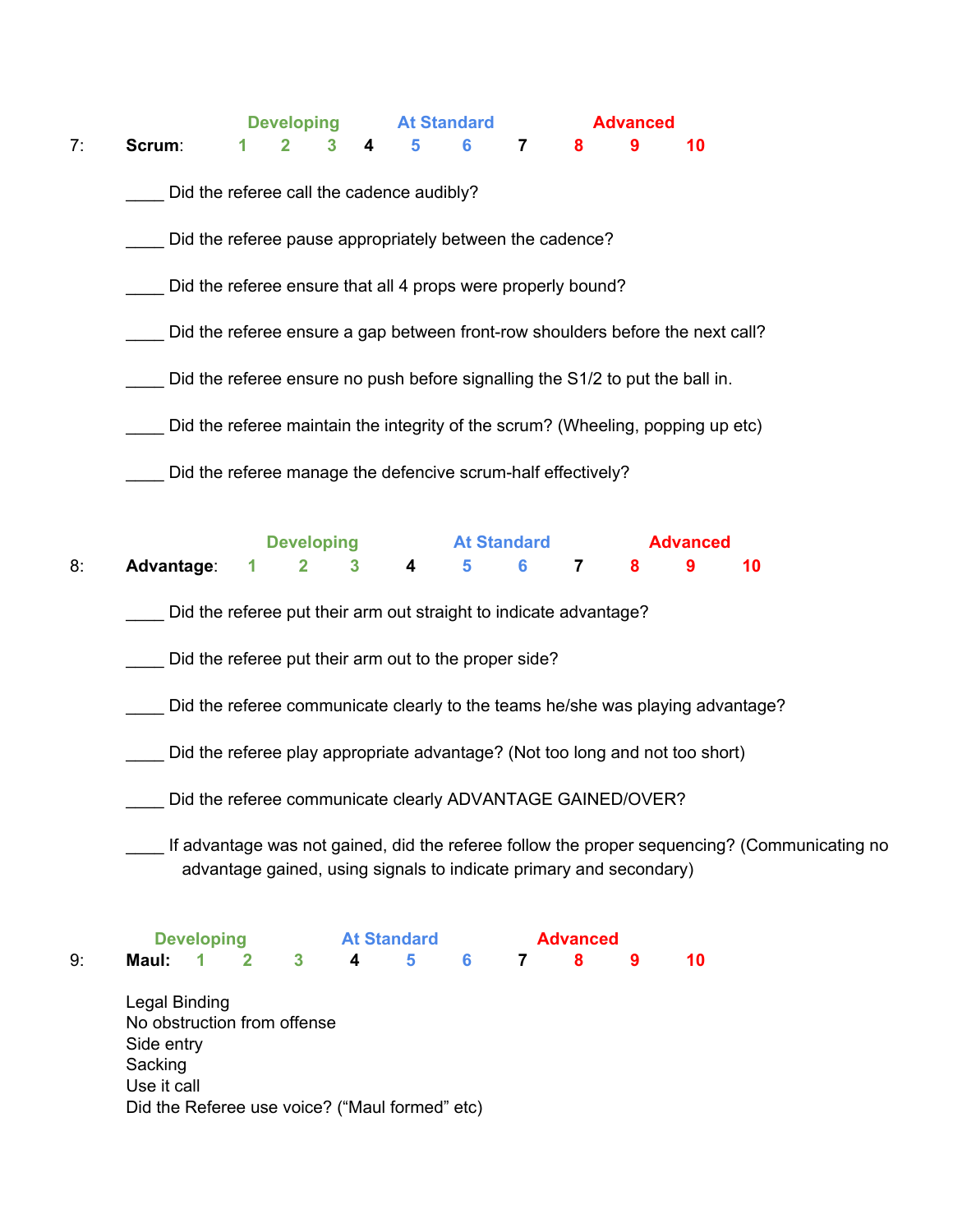**Developing At Standard Advanced**<br> **Advanced**<br> **Advanced**<br> **Advanced**<br> **Advanced**<br> **Advanced** 10: **Line-Outs: 1 2 3 4 5 6 7 8 9 10**

Did the referee ensure adequate spacing? (1m gap).

Did the referee ensure correct numbers?

Did the referee ensure a straight throw?

\_\_\_\_ If not straight, did the referee follow the correct sequencing? (whistle, signal, quest."scrum or line")

Did the referee vary their position at the line-out?

Did the referee ensure the ball travelled 5m?

Did the referee ensure receivers were in the correct positions? (2m from lineout)

\_\_\_\_ Did the referee keep the defensive players on-side until the line-out was over?

|                                           | <b>Developing</b> |  |  | <b>At Standard</b> |  |  |  | Advanced |  |  |
|-------------------------------------------|-------------------|--|--|--------------------|--|--|--|----------|--|--|
| 11: Game Management: 1 2 3 4 5 6 7 8 9 10 |                   |  |  |                    |  |  |  |          |  |  |

\_\_\_\_ Was there a distinctive difference in **whistle tone**, differentiating the infractions?

Did the referee manage the offsides effectively throughout the game?

- \_\_\_\_ Did the referee control the temperament of the game? (mouthy players/coaches etc.)
- \_\_\_\_ Overall management of the game?

Consistency of sequencing "**Blow-Show-Explain**". (Whistle + tone / Primary signal (clear) / Secondary signal (clear + explanation))

Appropriate body language/Tone/Gestures throughout the game?

## 12: **Post-Match**:

- Did the referee allow for feedback (listen to coaches, open to suggestions)
- Did the referee exercise good judgment (allow angry coaches to have their space)
- Did the referee keep a positive demeanor and look for ways to improve (watch film, ask for observations from captains and/or coaches) Post game professionalism.